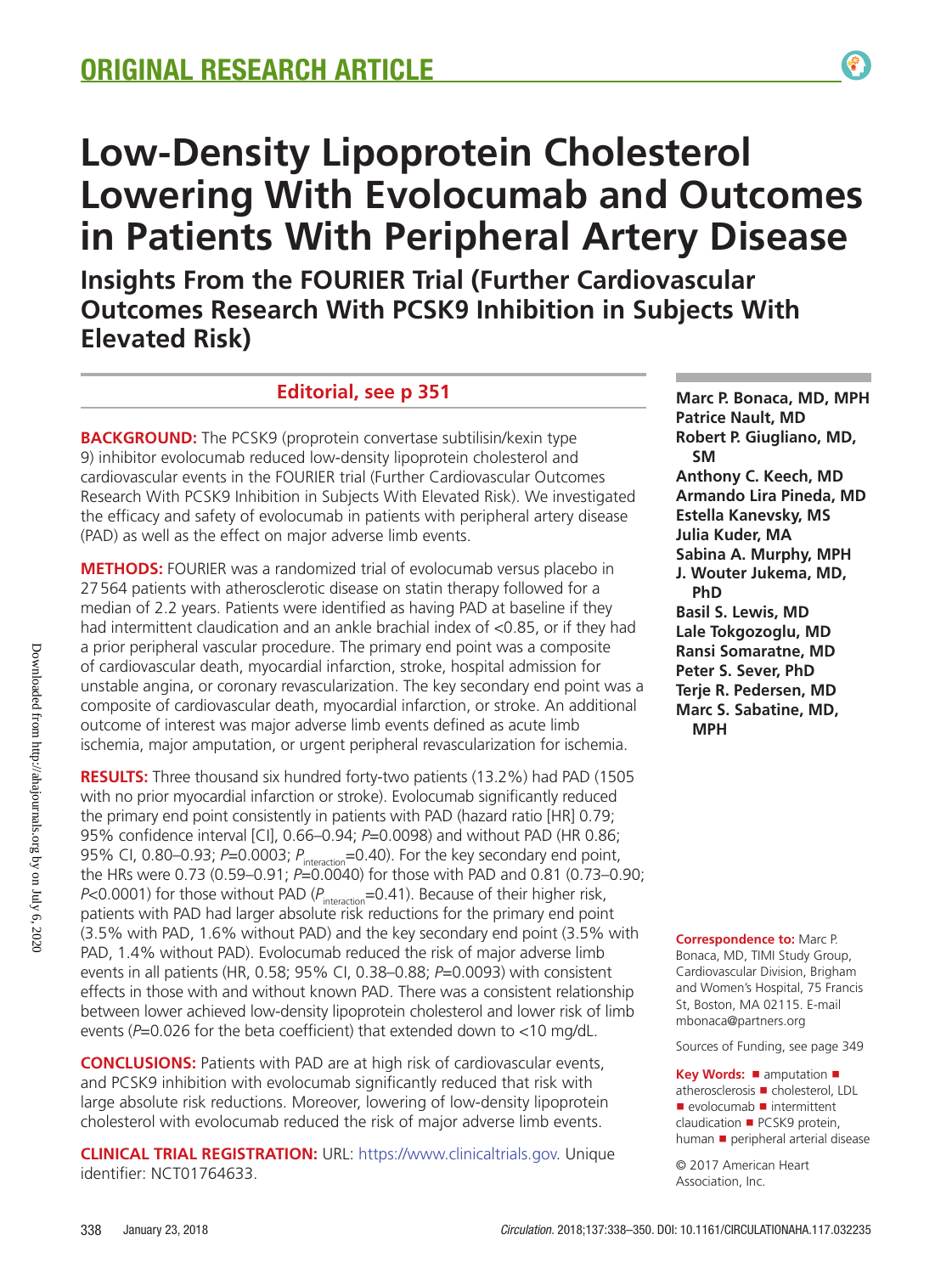## **Clinical Perspective**

#### **What Is New?**

- Lowering low-density lipoprotein cholesterol to very low levels (median, 31 mg/dL) with evolocumab in patients with symptomatic lower extremity peripheral artery disease significantly reduces major adverse cardiovascular events.
- Evolocumab significantly reduced major adverse limb events with consistent relative reductions in patients with and without peripheral artery disease.
- These benefits come with no offsetting side effects.
- When looking at the composite of major adverse cardiovascular events/major adverse limb events in patients with symptomatic lower extremity peripheral artery disease and no prior myocardial infarction or stroke, evolocumab resulted in an absolute risk reduction at 2.5 years of 6.3% yielding a number needed to treat of 16.

#### **What Are the Clinical Implications?**

- There are few therapies that have been proven to reduce major adverse cardiovascular events risk in patients with lower extremity peripheral artery disease, particularly those without concomitant myocardial infarction or stroke, and even fewer that reduce major adverse limb events.
- Lowering of low-density lipoprotein cholesterol to very low levels reduces major adverse cardiovascular events and major adverse limb events, with benefits of low low-density lipoprotein cholesterol extending to very low levels (<10 mg/dL) and with no offsetting safety concerns.
- These data support reducing low-density lipoprotein cholesterol levels to very low targets should be a core focus of preventive therapy in patients with symptomatic lower extremity peripheral artery disease, including those without concomitant coronary or cerebrovascular disease.

The presence of peripheral artery disease (PAD) is<br>a marker of a malignant vascular phenotype with<br>event rates exceeding those of other stable populations with atheresclerosis, particularly in the setting of a marker of a malignant vascular phenotype with event rates exceeding those of other stable populations with atherosclerosis, particularly in the setting of polyvascular disease. $1-3$  Thus, patients with symptomatic PAD are at heightened risk of major adverse cardiovascular events (MACE) including myocardial infarction, stroke, and cardiovascular death.4,5 In addition, it is important to note that patients with PAD experience significant morbidity from major adverse limb events (MALE) including acute limb ischemia, urgent peripheral revascularization, and major amputation.<sup>6-8</sup>

Although lipid-lowering therapy has been shown to reduce MACE in stable patients with coronary heart disease or atherosclerosis risk factors, there have been few well-powered prospective randomized trials of

low-density lipoprotein cholesterol (LDL-C) reduction specifically in patients with PAD.9 Moreover, these trials have not specifically looked at the ability of LDL-C lowering to reduce the risk of MALE.<sup>6,10-13</sup> Last, because PAD has often been used simply as a risk enhancer, little is known about the effect of LDL-C lowering in patients who have PAD without prior myocardial infarction (MI) or stroke. 8,9,14,15

The FOURIER trial (Further Cardiovascular Outcomes Research With PCSK9 Inhibition in Subjects With Elevated Risk) was a very large cardiovascular outcomes trial of the PCSK9 (proprotein convertase subtilisin/kexin type 9) inhibitor evolocumab that enrolled patients with atherosclerotic disease, in either the coronary, cerebrovascular, or peripheral arterial bed. FOURIER thus allowed us to test the following hypotheses: (1) patients with PAD would be at greater risk of MACE relative to patients with coronary or cerebrovascular disease without PAD; (2) consistent relative risk reductions in MACE with evolocumab would translate to larger absolute risk reductions in patients with PAD relative to those without; and (3) LDL-C reduction with evolocumab would significantly reduce MALE with benefits extending to very low levels of LDL-C.

## **METHODS**

### **Study Population**

The FOURIER trial design has been previously described.<sup>16</sup> The study was approved by an institutional review committee and all subjects gave informed consent. Patients with clinically evident atherosclerotic cardiovascular disease including prior MI, prior ischemic stroke, or symptomatic PAD were randomly assigned in a 1:1 ratio to evolocumab or placebo. Patients were eligible to qualify with symptomatic PAD if they had intermittent lower extremity claudication and an ankle brachial index <0.85, a history of a peripheral artery revascularization procedure, or a history of amputation attributable to atherosclerotic disease. In addition to the prespecified subgroup based on symptomatic lower extremity PAD, we also examined, as part of a post hoc exploratory analysis, a more restricted population defined as patients with symptomatic lower extremity PAD but with no history of MI or stroke.

## **End Points**

The primary efficacy end point in FOURIER was major cardiovascular events, defined as the composite of cardiovascular death, MI, stroke, hospitalization for unstable angina, or coronary revascularization. The key secondary end point was the composite of cardiovascular (CV) death, MI, or stroke. Other secondary end points included the components of the primary end point. Cardiovascular events were adjudicated by a blinded clinical event committee. Limb outcomes were prospectively ascertained through investigator reporting on dedicated electronic case report form pages and through adverse event forms. Limb outcomes were adjudicated by 2 blinded vascular medicine specialists (Cohen κ for adjudicator agreement, 0.903). Similar to other recent trials evaluating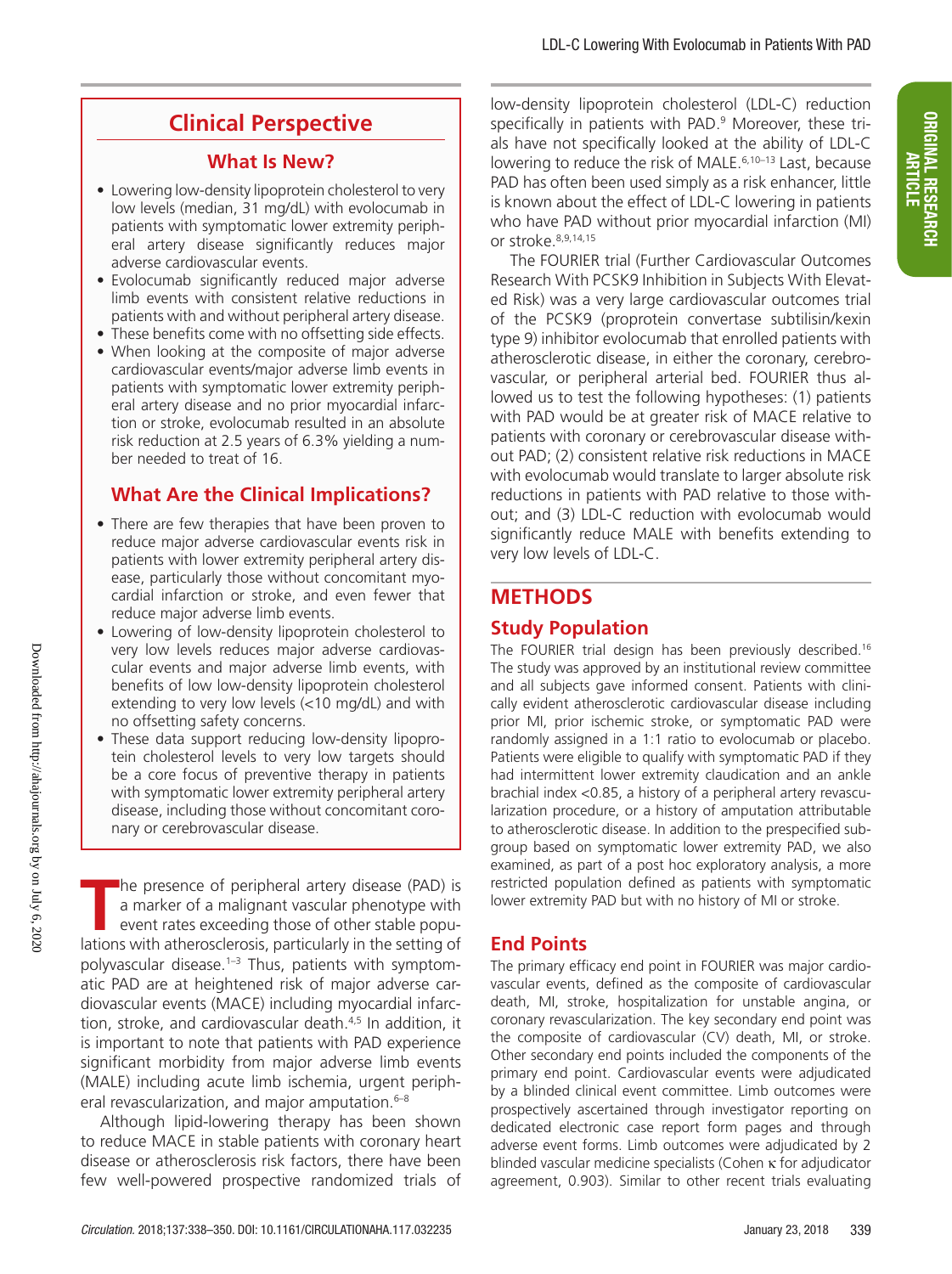medical therapies in patients with PAD, MALE was defined as the composite of acute limb ischemia (ALI), major amputation (above the knee or below the knee, excluding forefoot or toe), or urgent revascularization (thrombolysis or urgent vascular intervention for ischemia).3,8,14,15,17 ALI required both a clinical presentation consistent with acute ischemia (symptoms consistent with a rapid or sudden decrease in limb perfusion lasting <2 weeks) including findings on physical examination or imaging.17 In addition, all peripheral artery revascularization and amputation procedures were recorded by the site in the electronic case report form. Analogous to other trials, a combined end point of MACE and MALE was examined.14,18 Prespecified safety end points as defined in the primary analysis were included for the PAD subgroup.19

#### **Statistical Considerations**

As part of a prespecified analysis, patients were stratified into those with or without symptomatic lower extremity PAD at baseline. Baseline characteristics of the subgroups were compared by using Wilcoxon rank sum tests for continuous data and  $\chi^2$  tests for categorical data. All efficacy analyses of evolocumab versus placebo were done on an intention-to-treat basis (ie, all patients who were randomly assigned were analyzed, irrespective of study drug compliance). Safety analyses included all randomly assigned patients who received at least 1 dose of study treatment and for whom postdose data were available. *P* values for time-to-event analyses are from logrank tests; Kaplan-Meier event rates were calculated up to 2.5 years. Hazard ratios (HRs) and 95% confidence intervals (CIs) for the effect of evolocumab versus placebo were generated by use of a Cox proportional hazards model, without adjustment (because of the randomized design) but stratifying by region and screening LDL-C values. We tested effect modification by PAD on the efficacy of evolocumab by incorporating interaction terms into Cox models. For the analysis of risk of cardiovascular outcomes comparing patients with and without PAD in the placebo group, a multivariable-adjusted HR was obtained from a Cox model that included the following baseline covariates: age, sex, race, body mass index, hypertension, diabetes mellitus, smoking status, renal dysfunction, congestive heart failure, prior MI, coronary artery bypass grafting surgery or percutaneous coronary intervention, and prior stroke or transient ischemic attack. Proportional hazards assumptions were not violated. A repeated-measures linear mixed-effects model was used to obtain the least-squares means percentage and absolute reduction in LDL-C between the 2 treatment groups. For analyses evaluating the relationship of achieved LDL-C at 1 month and outcomes, we plotted the relationship between end points and achieved LDL cholesterol using a smoothing function applied to the averages of the estimated event rates at each LDL level based on the adjusted Cox models. Analyses were adjusted for significant predictors of LDL-C cholesterol at 1 month after randomization including age, BMI, LDL-C at baseline, sex, race randomized in North America, current smoker, and high intensity statin.20 *P* values <0.05 were regarded as significant. We used SAS (version 9.4) for the statistical analyses. The data and study materials will not be made available to other researchers for purposes of reproducing the results or replicating the procedure at this time; however, the entire FOURIER clinical database has been made available to the US Food and Drug Administration for review and validation.

## **RESULTS**

#### **Populations**

Of the 27564 patients randomized, 3642 (13.2%) had a history of symptomatic lower extremity PAD at baseline (Figure 1). A total of 2067 patients (56.8%) had a history of prior peripheral revascularization, 126 (3.5%) had a history of amputation for vascular cause, and 2518 (69.3%) had an ankle brachial index <0.85 and symptoms of claudication (with some patients having >1 of these factors). Patients with PAD were older, were more frequently female, and had a greater prevalence of risk factors including hypertension, current smoking, renal insufficiency, and diabetes mellitus (Table 1). At baseline, 89% of patients were taking antiplatelet therapy, 69% were taking high-intensity statin therapy, 30% were taking moderate-intensity statin therapy, and 6.6% were taking ezetimibe. Of the PAD subgroup, 1812 patients (49.8%) had a history of MI and 545 (15.0%) had a history of stroke; there were 1505 (41% of those with PAD and 5% of the total population) who had PAD and no prior MI or stroke.

#### **Risk of Vascular Events in Patients With and Without PAD**

Among patients in the placebo arm, patients with PAD in comparison with patients without PAD had higher



#### **Figure 1. Patients with peripheral artery disease in the FOURIER trial.**

Consort diagram describing the subgroup of patients with symptomatic lower extremity peripheral artery disease including those without prior myocardial infarction or stroke. MI indicates myocardial infarction; and PAD, peripheral artery disease. FOURIER, Further Cardiovascular Outcomes Research With PCSK9 Inhibition in Subjects With Elevated Risk.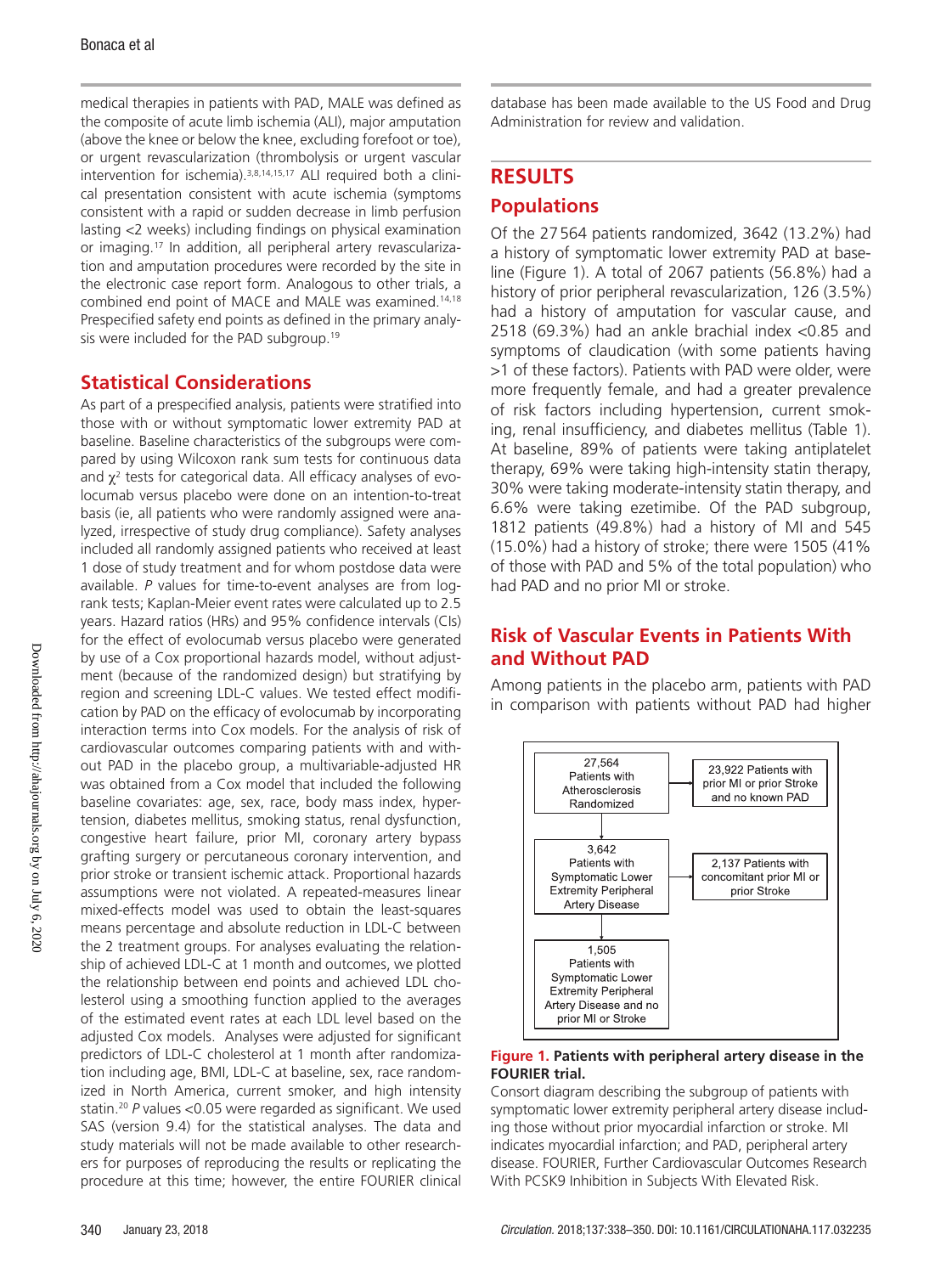|                                                                       | <b>No PAD</b><br>N=23922 | <b>PAD</b><br>$N = 3642$ |  |
|-----------------------------------------------------------------------|--------------------------|--------------------------|--|
| Age, median (IQR)                                                     | 63 (56-69)               | 64 (58-69)               |  |
| Female sex, n (%)                                                     | 5743 (24.0)              | 1026 (28.2)              |  |
| Body mass index, median (IQR)                                         | 29 (26-32)               | 29 (26-32)               |  |
| White, n (%)                                                          | 20156 (84.3)             | 3302 (90.7)              |  |
| History of hypertension, n (%)                                        | 18993 (79.4)             | 3091 (84.9)              |  |
| Current smoker, n (%)                                                 | 6451 (27.0)              | 1326 (36.4)              |  |
| Renal insufficiency, n (%)                                            | 1323 (5.5)               | 340 (9.3)                |  |
| History of atrial fibrillation, n (%)                                 | 2022 (8.5)               | 320 (8.8)                |  |
| History of diabetes mellitus, n (%)                                   | 8501 (35.5)              | 1580 (43.4)              |  |
| History of stroke/TIA, n (%)                                          | 5101 (21.3)              | 685 (18.8)               |  |
| History of myocardial infarction,<br>n (%)                            | 20539 (85.9)             | 1812 (49.8)              |  |
| History of CHF, n (%)                                                 | 5625 (23.5)              | 769 (21.1)               |  |
| Prior CABG, n (%)                                                     | 4387 (18.4)              | 839 (23.0)               |  |
| History of PCI, n (%)                                                 | 14029 (58.7)             | 1444 (39.7)              |  |
| Peripheral artery disease history                                     |                          |                          |  |
| Symptomatic peripheral artery<br>disease and no prior MI or<br>stroke | 0                        | 1505 (41.3)              |  |
| Current intermittent claudication<br>and ABI <0.85, n (%)             | 0                        | 2518 (69.3)              |  |
| Prior peripheral<br>revascularization, n (%)                          | 0                        | 2067 (56.8)              |  |
| Time from peripheral<br>revascularization, y, median (IQR)            | 0                        | $3.7(1.3 - 7.8)$         |  |
| Limb amputation for vascular<br>cause, $n$ $(\%)$                     | 0                        | 126(3.5)                 |  |
| Medications at baseline                                               |                          |                          |  |
| High-intensity statin use at<br>baseline, n (%)                       | 16579 (69.3)             | 2524 (69.3)              |  |
| Moderate-intensity statin use at<br>baseline, n (%)                   | 7282 (30.4)              | 1110 (30.5)              |  |
| Low-intensity statin use at<br>baseline, n (%)                        | 51 (0.2)                 | 5(0.1)                   |  |
| Ezetimibe use at baseline, n (%)                                      | 1200 (5.0)               | 240 (6.6)                |  |
| Antiplatelet therapy, n (%)                                           | 22216 (92.9)             | 3246 (89.3)              |  |
| Anticoagulant therapy, n (%)                                          | 1805 (7.6)               | 391 (10.8)               |  |
| ACE-I or ARB use at baseline,<br>n (%)                                | 18526 (77.5)             | 2747 (75.6)              |  |

All *P* values <0.05 except history of atrial fibrillation (*P*=0.50) and statin use/intensity (P=0.57). Statin dose at baseline missing in 10 (<0.1%) without PAD and 3 (0.1%) with PAD. ABI indicates ankle brachial index; ACE-I, angiotensin-converting enzyme inhibitor; ARB, angiotensin receptor blocker; CABG, coronary artery bypass grafting surgery; CHF, congestive heart failure; IQR, interquartile range; MI, myocardial infarction; PAD, peripheral artery disease; PCI, percutaneous coronary intervention; and TIA, transient ischemic attack.

rates of both the primary end point (Kaplan-Meier rate at 2.5 years: 16.8% versus 12.1%, *P*<0.001) and the key secondary end point (13.0% versus 7.6%, *P*<0.001) (Table I and Figure I in the online-only Data

Supplement). After adjusting for baseline differences, patients with PAD remained at significantly higher risk of the primary end point (adjusted HR, 1.57; 95% CI, 1.36–1.80; *P*<0.001) and the key secondary end point (adjusted HR, 1.81; 95% CI, 1.53–2.14; *P*<0.001; Table I and Figure I in the online-only Data Supplement).

When stratifying the population with PAD by history of concomitant prior MI or stroke (polyvascular disease), those with polyvascular disease had higher rates of CV death, MI, or stroke than those without (14.9% versus 10.3%, *P*=0.0028; Figure II in the online-only Data Supplement). Patients with PAD and no prior MI or stroke, however, still had higher rates of CV death, MI, or stroke than patients with prior MI or stroke and no symptomatic PAD (10.3% versus 7.6%; adjusted HR, 2.07; 95% CI, 1.42–3.01; *P*=0.0001; Figure II in the online-only Data Supplement). When evaluating the individual components, CV death appeared especially higher (4.4% versus 1.7%, *P*=0.0029) in those with PAD and no prior MI or stroke versus patients with no PAD, although rates of MI and stroke were numerically higher as well (Figure IIIA in the online-only Data Supplement).

As expected, patients with symptomatic PAD had higher rates of limb outcomes relative to those without PAD including MALE (2.4% versus 0.2%; adjusted HR, 11.67; 95% CI, 6.25–21.79; *P*<0.001) and the composite of ALI and major amputation (1.5% versus 0.1%; adjusted HR, 7.88; 95% CI, 3.67–16.92; *P*<0.001; Table I in the online-only Data Supplement). Findings were consistent in the subgroup with PAD and no MI or stroke versus patients with no PAD (Figure IIIB in the online-only Data Supplement).

#### **LDL-C Lowering With Evolocumab**

The median LDL-C level at baseline among the symptomatic PAD group was 94 mg/dL (interquartile range, 81–112). At 48 weeks, the percentage reduction in LDL-C with evolocumab, relative to placebo, was 59% (least-squares mean percentage, 95% CI, 57–61; *P*<0.001) or a mean absolute reduction of 57 mg/dL (95% CI, 55–60), resulting in a median LDL-C of 31 mg/ dL (interquartile range, 19–49; Figure IV in the onlineonly Data Supplement). The reduction in LDL-C levels was maintained over time (Figure IV in the online-only Data Supplement).

#### **Cardiovascular Efficacy With Evolocumab**

In patients with PAD, evolocumab significantly reduced the primary end point by 21% (2.5-year Kaplan-Meier rate, 13.3% versus 16.8%; HR, 0.79; 95% CI, 0.66– 0.94; *P*=0.0098; Table 2, Figure 2A) and the composite of CV death, MI, or stroke by 27% (9.5% versus 13.0%; HR, 0.73; 95% CI, 0.59–0.91; *P*=0.0040; Table 2, Figure 2B). The relative risk reductions for both end points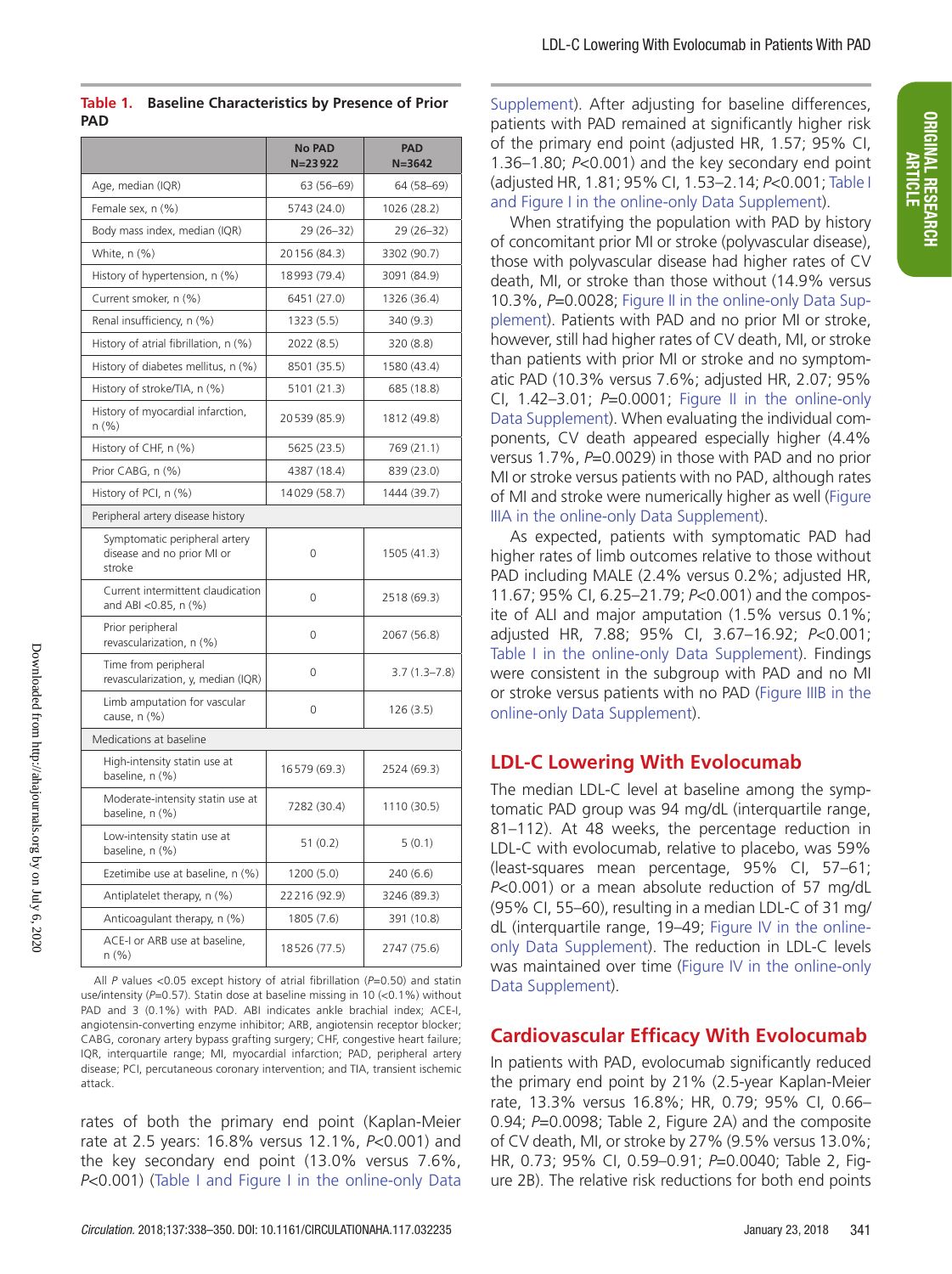|                             | <b>Efficacy Outcomes</b> |                                                                        |                     |                      |                         |                                                   |                     |        |  |  |
|-----------------------------|--------------------------|------------------------------------------------------------------------|---------------------|----------------------|-------------------------|---------------------------------------------------|---------------------|--------|--|--|
|                             | <b>Symptomatic PAD</b>   |                                                                        |                     |                      |                         | <b>Symptomatic PAD Without Prior MI or Stroke</b> |                     |        |  |  |
| <b>Outcome</b>              | Placebo<br>$n = 1784$    | Evolocumab<br><b>Hazard Ratio</b><br>(95% CI)<br>P Value<br>$n = 1858$ |                     | Placebo<br>$n = 748$ | Evolocumab<br>$n = 757$ | <b>Hazard Ratio</b><br>(95% CI)                   | P Value             |        |  |  |
| Primary end point           | 16.8                     | 13.3                                                                   | $0.79(0.66 - 0.94)$ | 0.0098               | 12.6                    | 7.7                                               | $0.67(0.47 - 0.96)$ | 0.0283 |  |  |
| CV death, MI, stroke (MACE) | 13.0                     | 9.5                                                                    | $0.73(0.59 - 0.91)$ | 0.0040               | 10.3                    | 5.5                                               | $0.57(0.38 - 0.88)$ | 0.0095 |  |  |
| <b>CVD</b>                  | 3.8                      | 4.0                                                                    | $1.02(0.71 - 1.48)$ |                      | 4.4                     | 2.9                                               | $0.78(0.39 - 1.57)$ |        |  |  |
| MI                          | 7.9                      | 5.2                                                                    | $0.69(0.52 - 0.91)$ |                      | 5.7                     | 2.9                                               | $0.66(0.38 - 1.14)$ |        |  |  |
| Stroke                      | 3.1                      | 1.8                                                                    | $0.59(0.38 - 0.92)$ |                      | 2.5                     | 0.7                                               | $0.30(0.11 - 0.82)$ |        |  |  |
| Ischemic stroke             | 2.9                      | 1.7                                                                    | $0.57(0.35 - 0.90)$ |                      | 2.4                     | 0.5                                               | $0.25(0.08 - 0.77)$ |        |  |  |
| Coronary revascularization  | 9.6                      | 7.0                                                                    | $0.79(0.62 - 1.01)$ |                      | 6.9                     | 4.0                                               | $0.70(0.44 - 1.13)$ |        |  |  |
| All death                   | 6.7                      | 6.2                                                                    | $0.92(0.69 - 1.23)$ |                      | 6.4                     | 4.9                                               | $0.86(0.51 - 1.45)$ |        |  |  |

|  |  |  | Table 2. Efficacy of Evolocumab in Patients with Peripheral Artery Disease |  |
|--|--|--|----------------------------------------------------------------------------|--|
|  |  |  |                                                                            |  |

Outcomes are shown by 2.5-y KM rate (%). CI indicates confidence interval; CV, cardiovascular; CVD, cardiovascular disease; KM, Kaplan-Meier; MACE, major adverse cardiovascular events; MI, myocardial infarction; and PAD, peripheral artery disease.

were consistent in patients with and without PAD (*P*interaction=0.40 and 0.41, respectively). However, because of the higher absolute risk in patients with PAD, the absolute risk reductions [ARRs] for both end points were greater in those with PAD versus those without (ARR for the primary end point, 3.5% [95% CI, 0.8%–6.2%] in PAD; 1.6% [95% CI, 0.7%–2.5%] without PAD; ARR for CV death, MI, or stroke 3.5% [95% CI, 1.0%–6.0%] in PAD; 1.4% [95% CI, 0.7%–2.1%] without PAD). Relative and ARRs were consistent in the population of patients with PAD and no prior MI or stroke including a 4.9% ARR (95% CI, 1.0%–8.8%) in the primary end point and a 4.8% ARR (95% CI, 1.2%–8.4%) in the composite of CV death, MI, or stroke translating in a number needed to treat (NNT) $_{2.5v}$  of 21 for each (Table 2, Figure VA and VB in the online-only Data Supplement).

#### **MALE Reduction With Evolocumab**

Overall, evolocumab reduced the risk of MALE by 42% (0.27% versus 0.45%; HR, 0.58; 95% CI, 0.38–0.88; *P*=0.0093; ARR, 0.18%; Table 3, Figure 3A) and the pattern of efficacy was consistent across all components of MALE (Table 3). The reduction in MALE with evolocumab was consistent regardless of background statin intensity  $(P_{\text{interaction}}=0.81)$  and remained significant even when restricted to the 19103 patients on highintensity statin therapy at baseline (HR, 0.56; 95% CI, 0.33–0.93; *P*=0.022).

The relative risk reduction in MALE with evolocumab was also consistent in those with PAD (HR, 0.63; 95% CI, 0.39–1.03) and those without PAD (HR, 0.37; 95% CI, 0.16–0.88;  $P_{\text{interaction}}$ =0.29; Figure 3B and 3C). Naturally, given the higher event rates in patients with known PAD, the ARRs were greater in those with PAD (1.5% versus 2.4%; ARR, 0.9%) than in those without (0.076% versus 0.16%; ARR, 0.08%). In the 1505 patients with PAD and no prior MI or stroke, reductions in

MALE were consistent (1.3% versus 2.6%; HR, 0.43; 95% CI, 0.19–0.99; ARR, 1.3%; Table 3, Figure VC in the online-only Data Supplement).

#### **Composite Outcome of MACE and MALE in Patients With PAD**

Overall, evolocumab reduced the composite of MACE (CV death, MI, or stroke) or MALE (ALI, major amputation, or urgent revascularization) by 21% (HR, 0.79; 95% CI, 0.72–0.87; *P*<0.001; 6.9% versus 8.7%; ARR, 1.8%; NNT, 56; Table 3). The relative risk reduction in MACE or MALE with evolocumab was consistent in those with PAD (HR, 0.73; 95% CI, 0.60–0.88; 10.9% versus 15.0%; ARR, 4.1%; NNT, 25) and those without PAD (HR, 0.80; 95% CI, 0.72–0.89; 6.3% versus 7.8%; ARR, 1.5%; NNT, 67;  $P_{\text{interaction}} = 0.39$ , Figure 4). In the 1505 patients with PAD and no prior MI or stroke, reductions in the composite of MACE or MALE were consistent (HR, 0.52; 95% CI, 0.35–0.76; 6.5% versus 12.8%; ARR, 6.3%; NNT, 16 (Table 3, Figure VI in the online-only Data Supplement).

#### **Safety of Evolocumab in Patients With PAD**

There were no differences in the incidence of adverse or serious adverse events with evolocumab relative to placebo in patients with PAD (Table II in the online-only Data Supplement). There was no excess of adverse events leading to treatment discontinuation (1.3% evolocumab versus 1.5% placebo, *P*=0.57).

#### **Association of Achieved LDL-C and Risk of MALE and MACE**

Overall, lower achieved LDL-C was associated with a significantly lower risk of MALE with a roughly linear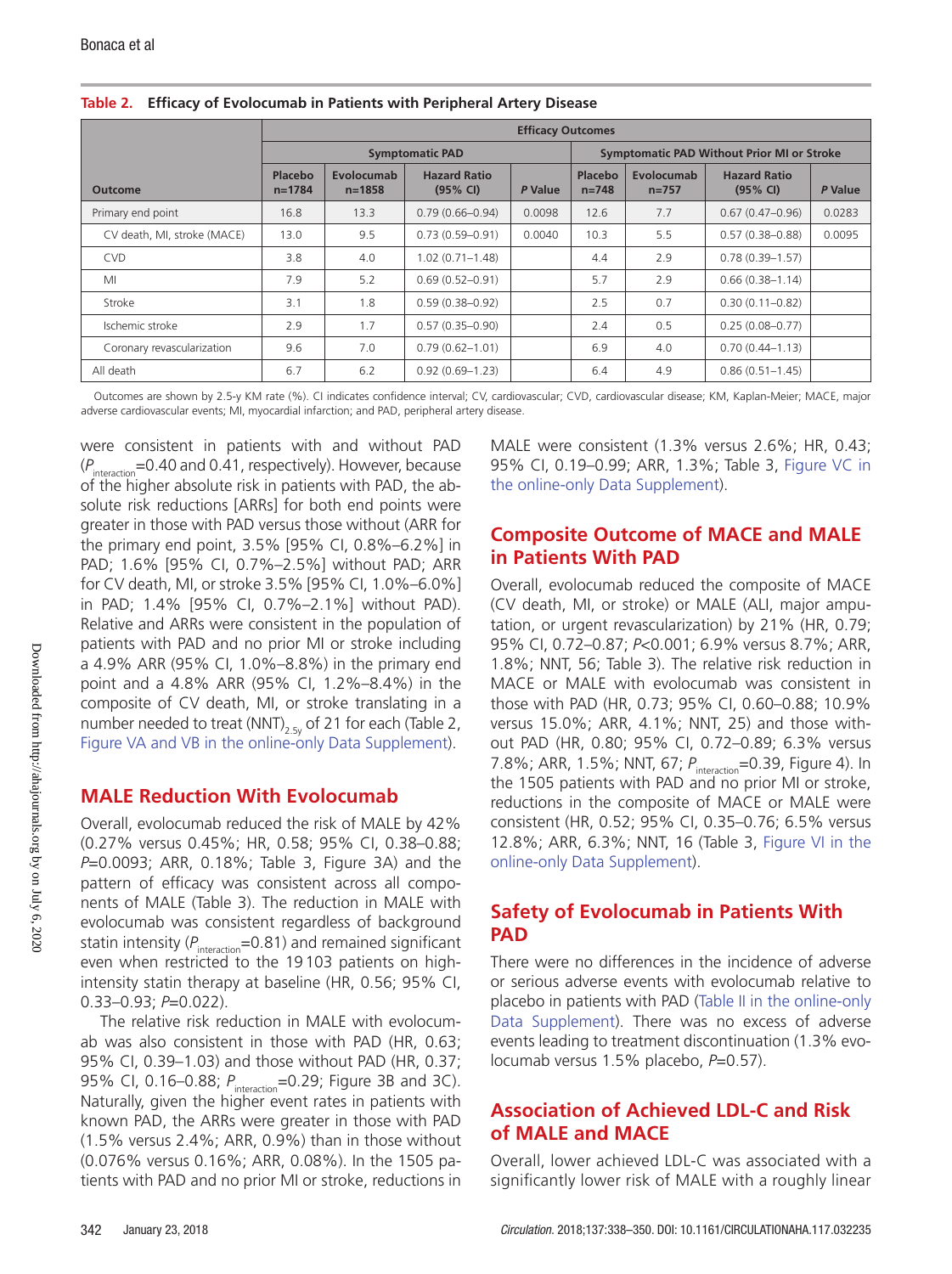ORIGINAL RESEARCH ARTICLE

**ORIGINAL RESEARCH** 



#### **Figure 2. Primary and key secondary end points in patients with and without peripheral artery disease.**

**A,** The primary composite end point (cardiovascular death, myocardial infarction, stroke, unstable angina, coronary revascularization) by treatment (evolocumab in red, placebo in blue) in patients with (solid lines) and without (dashed lines) symptomatic PAD**. B,** The key secondary composite end point (cardiovascular death, myocardial infarction, stroke) by treatment (evolocumab in red, placebo in blue) in patients with (solid lines) and without (dashed lines) symptomatic PAD. ARR indicates absolute risk reduction; CI, confidence interval; CV, cardiovascular; HR, hazard ratio; MI, myocardial infarction; NNT, number needed to treat; and PAD, peripheral artery disease.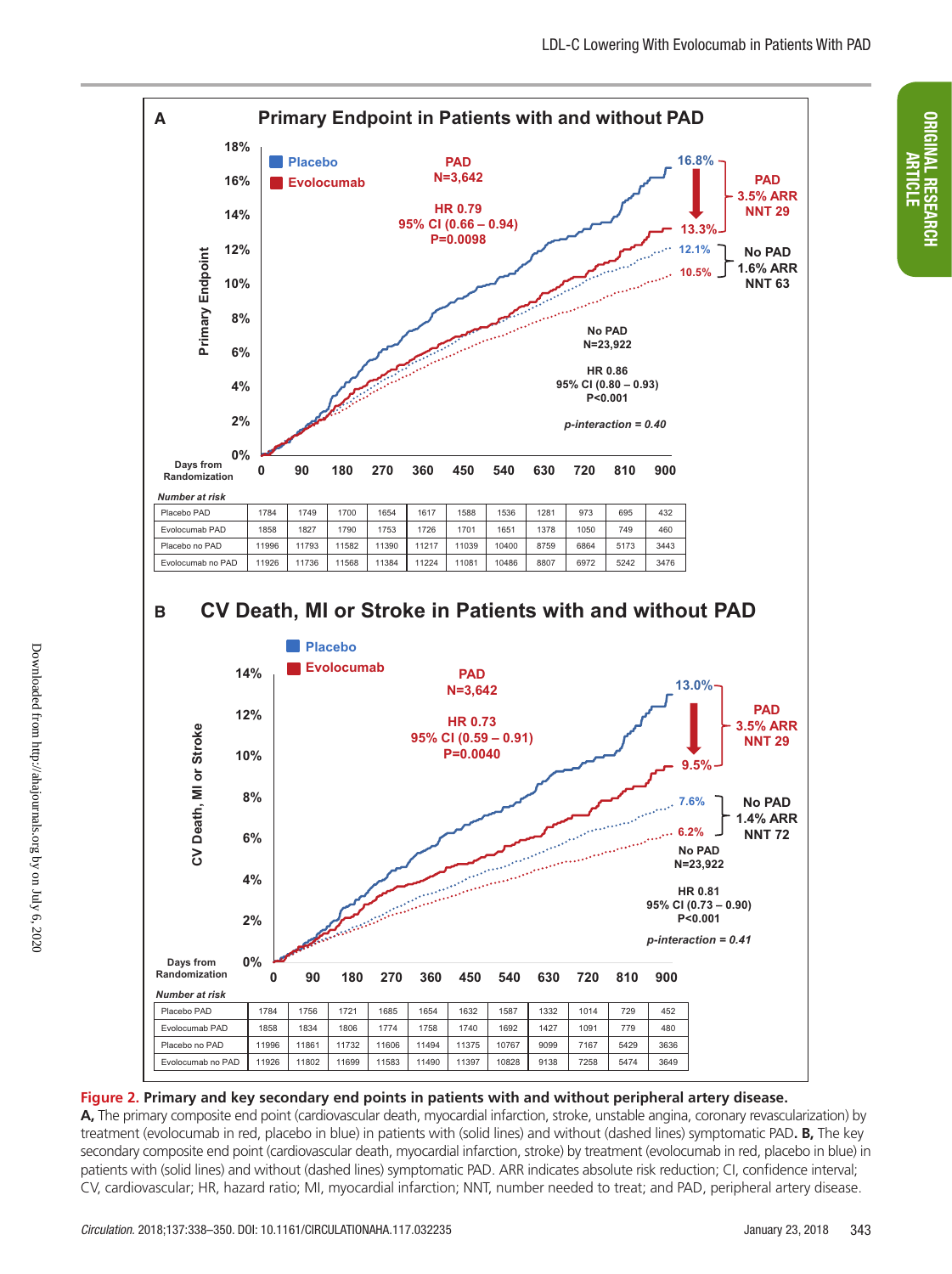|                                     | <b>Efficacy Outcomes</b> |                           |                                   |                              |                          |                                     |                                              |                       |                                   |
|-------------------------------------|--------------------------|---------------------------|-----------------------------------|------------------------------|--------------------------|-------------------------------------|----------------------------------------------|-----------------------|-----------------------------------|
|                                     |                          | <b>Overall Population</b> |                                   | <b>Patients With PAD</b>     |                          |                                     | <b>Patients With PAD and No MI or Stroke</b> |                       |                                   |
| <b>Outcome</b>                      | Placebo<br>$n = 13780$   | Evolocumab<br>$n = 13784$ | <b>Hazard Ratio</b><br>(95% CI)   | <b>Placebo</b><br>$n = 1784$ | Evolocumab<br>$n = 1858$ | <b>Hazard Ratio</b><br>(95% CI)     | Placebo<br>$n = 748$                         | Evolocumab<br>$n=757$ | <b>Hazard Ratio</b><br>(95% CI)   |
| MALE*                               | 0.45                     | 0.27                      | $0.58(0.38 - 0.88)$<br>$P=0.0093$ | 2.4                          | 1.5                      | $0.63(0.39 - 1.03)$<br>$P=0.063$    | 2.6                                          | 1.3                   | $0.43(0.19 - 0.99)$<br>$P=0.042$  |
| ALI or major<br>amputation          | 0.29                     | 0.17                      | $0.52(0.31 - 0.89)$               | 1.5                          | 0.9                      | $0.60(0.32 - 1.13)$                 | 1.8                                          | 0.6                   | $0.33(0.10-1.01)$                 |
| ALI                                 | 0.24                     | 0.15                      | $0.55(0.31 - 0.97)$               | 1.1                          | 0.8                      | $0.73(0.37 - 1.48)$                 | 1.2                                          | 0.6                   | $0.48(0.15 - 1.61)$               |
| Major<br>amputation                 | 0.05                     | 0.03                      | $0.57(0.17 - 1.95)$               | 0.4                          | 0.2                      | $0.41(0.11 - 1.57)$                 | 0.6                                          | 0.1                   | $0.26(0.03 - 2.32)$               |
| Urgent<br>revascularization         | 0.21                     | 0.13                      | $0.69(0.38 - 1.26)$               | 1.2                          | 0.9                      | $0.75(0.39 - 1.45)$                 | 1.2                                          | 0.9                   | $0.72(0.25 - 2.08)$               |
| Any peripheral<br>revascularization | 2.38                     | 2.59                      | $1.08(0.92 - 1.27)$<br>$P = 0.33$ | 12.4                         | 13.3                     | $1.02(0.84 - 1.23)$<br>$P = 0.88$   | 12.3                                         | 15.1                  | $1.17(0.87 - 1.57)$<br>$P = 0.30$ |
| CV death, MI,<br>stroke, MALE       | 8.70                     | 6.91                      | $0.79(0.72 - 0.87)$<br>P < 0.001  | 15.0                         | 10.9                     | $0.73(0.60 - 0.88)$<br>$P = 0.0014$ | 12.8                                         | 6.5                   | $0.52(0.35 - 0.76)$<br>$P=0.0006$ |

**Table 3. Major Adverse Limb Outcomes With Evolocumab Versus Placebo**

Outcomes are shown by n and the 2.5-y KM rate (%). AKA indicates above knee amputation; ALI, acute limb ischemia; BKA, below knee amputation; CI, confidence interval; CV, cardiovascular; KM, Kaplan-Meier; MALE, major adverse limb events; MI, myocardial infarction; and PAD, peripheral artery disease. \*MALE is the composite of ALI, major amputation (AKA or BKA), or urgent peripheral revascularization for ischemia.

relationship down to LDL-C of 10 mg/dL (*P*=0.026 for the beta coefficient) with consistent patterns in patients with PAD and those with PAD and no prior MI or stroke (Figure 5, Figure VII in the online-only Data Supplement). There was no apparent inflection or plateau in the relationship between LDL-C and outcome. This pattern was consistent for the broader composite outcome of MACE or MALE overall and for patients with PAD (Figure VIII in the online-only Data Supplement) and patients with PAD and no prior MI or stroke (Figure IX in the online-only Data Supplement).

#### **DISCUSSION**

This study confirms that patients with symptomatic lower extremity PAD are at higher risk of both MACE and MALE relative to patients with prior MI or stroke and no PAD. Evolocumab significantly reduced the risk of MACE in patients with symptomatic PAD, including those without prior MI or stroke, and the higher risk in patients with PAD translated into greater ARRs. Furthermore, LDL-C lowering with evolocumab reduced the risk of MALE including ALI and major amputation. Thus, when considering both MACE and MALE, the ARR with LDL-C lowering in patients with PAD was quite robust, with an NNT for 2.5 years of only 25. Last, akin to what has been observed for MACE, there was a consistent lower risk of MALE with lower levels of achieved LDL-C, down to 10 mg/dL.

The higher ischemic risk in patients with symptomatic PAD in comparison with those without has been recognized.21,22 This observation, however, is complex because there is heterogeneity in risk within the broad

population of patients with PAD. Those patients with multiple symptomatic territories (eg, PAD and prior MI or prior stroke), called polyvascular disease, are at clearly heightened risk and appear to derive robust reductions in MACE risk from more intensive antithrombotic therapy.3,23,24 For patients with symptomatic PAD and no prior MI or stroke, there were fewer proven medical therapies.4,5,15,25 The current study builds on observations from the Heart Protection Study and observational analyses to demonstrate that intensive lipid lowering is beneficial in this population and has no offsetting side effects such as bleeding with antithrombotic therapy.3,8,14,25

In the current study, we have examined 2 symptomatic PAD populations: a broad population including those with polyvascular disease, and a restricted population with symptomatic lower extremity PAD who have never experienced an acute atherothrombotic event (MI or stroke). The benefits of intensive lipid lowering with evolocumab were consistent in both populations. These findings therefore highlight that patients with symptomatic PAD as the primary manifestation of atherosclerotic vascular disease enjoy robust benefits from lipid lowering and supports the hypothesis that the biology of MACE risk in this population is modifiable with LDL-C lowering.

There are limited prior randomized, controlled data on the effect of LDL-C lowering on clinical outcomes in PAD. The Heart Protection Study randomly assigned 20 536 patients with vascular disease with a total cholesterol of at least 3.5 mmol/L (135 mg/dL) to simvastatin 40 mg daily or placebo and included 6748 patients with PAD.<sup>26</sup> Over 5 years of follow-up, simvastatin reduced major vascular events relative to pla-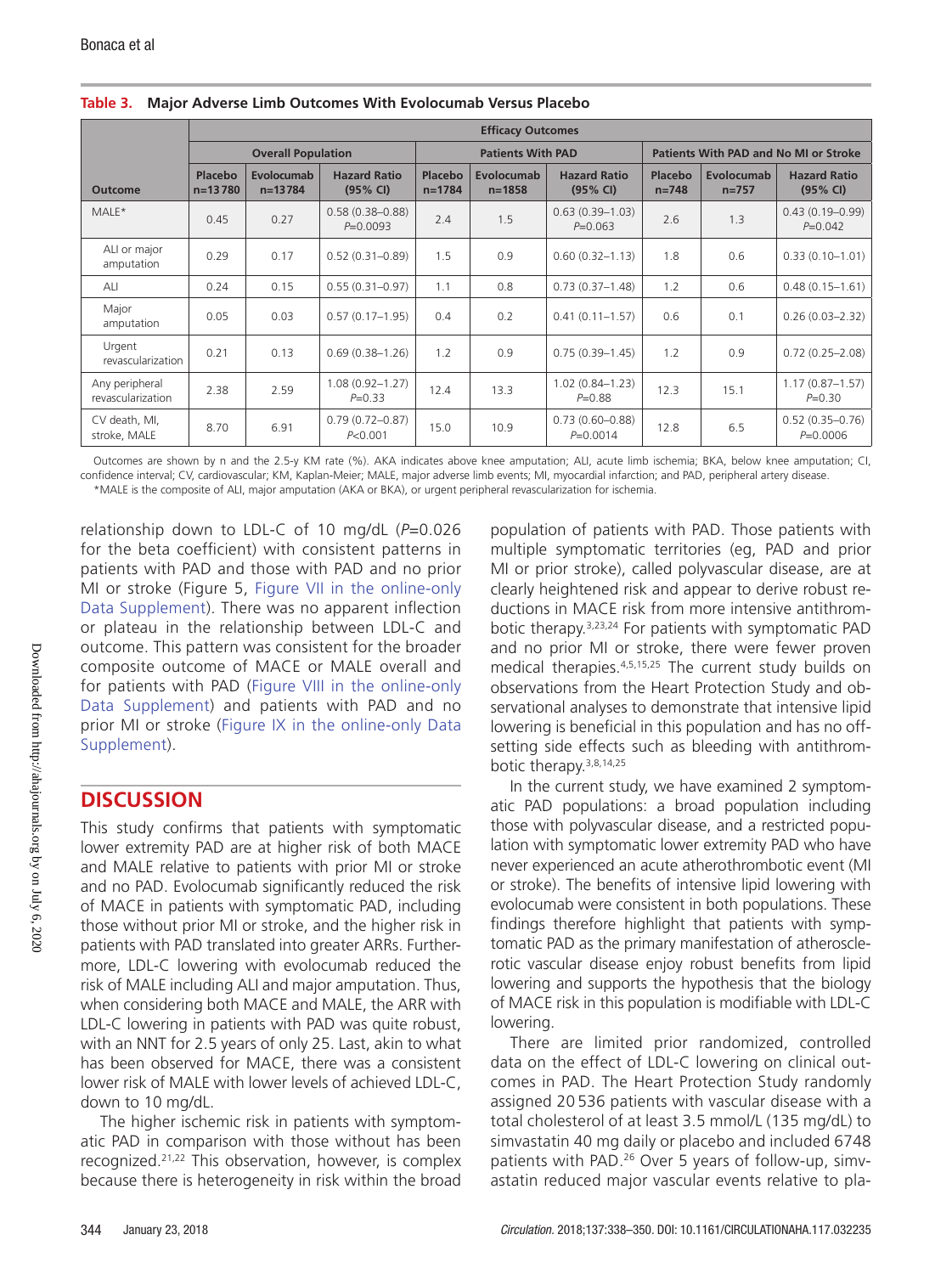ORIGINAL RESEARCH ARTICLE

**ORIGINAL RESEARCH** 



#### **Figure 3. Major adverse limb events.**

Major adverse limb events (composite of acute limb ischemia, major amputation, or urgent revascularization) by treatment (evolocumab in red, placebo in blue) in all randomly assigned patients (**A**), in patients with symptomatic PAD (**B**), and in patients with no known PAD (**C**). CI indicates confidence interval; HR, hazard ratio; and PAD, peripheral artery disease. (*continued*)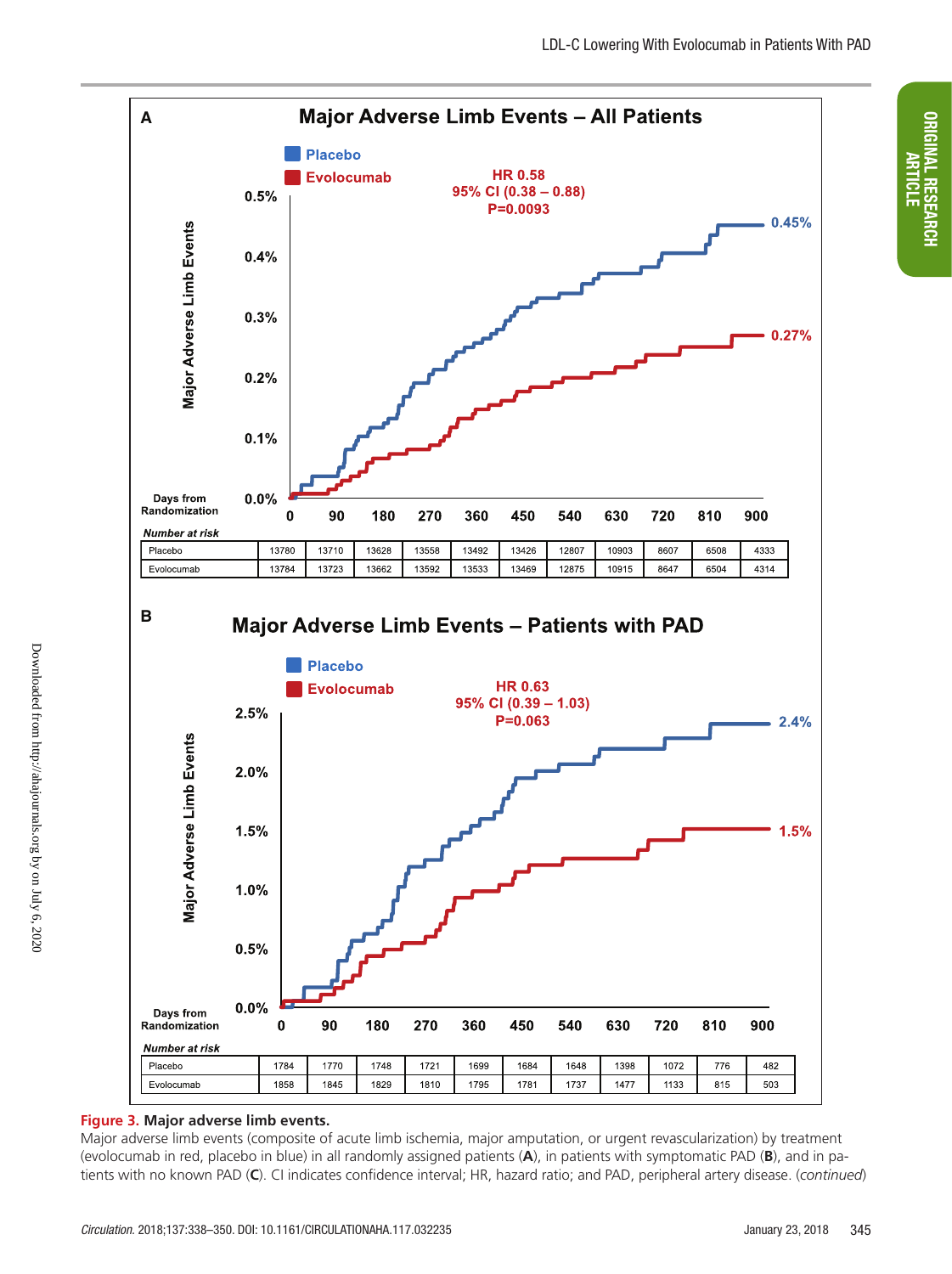

#### **Figure 3 Continued.**

cebo with consistent relative risk reductions in those with and without PAD.<sup>27</sup> An exploratory outcome of noncoronary vascular intervention (including carotid intervention) was also lower with simvastatin.<sup>27</sup> There was no difference in the risk of amputation with simvastatin versus placebo. Observational analyses have reported associations between statin intensity and reductions in MACE in patients with stable PAD or those presenting with critical limb ischemia.28–30 Beyond these observations, there are no well-powered randomized studies showing that achieving lower LDL-C or that adding a nonstatin lipid-lowering agent to a statin is beneficial in PAD.<sup>9</sup> The current study now adds additional data from a well-powered randomized trial that achieving lower LDL-C with a nonstatin agent added to high- or moderate-intensity statin therapy is beneficial in patients with symptomatic lower extremity PAD, including those without prior MI or stroke.<sup>9</sup>

In addition to robust benefits for MACE, the current study is the first randomized trial to demonstrate a benefit for intensive LDL-C lowering for MALE risk. As noted above, the Heart Protection Study noted a reduction in the outcome of noncoronary revascularization procedures; however, this was not specific to etiology and included procedures beyond the lower extremities such as carotid revascularization.27 MALE was not specifically

reported and there was no difference in amputations.<sup>27</sup>. Prior small studies have described potential symptomatic benefits with statin therapy but have not been powered for MALE.<sup>10,11,31</sup> A single study has reported a significant 36% reduction in amputations with 5 years of treatment with fenofibrate versus placebo in people with type 2 diabetes mellitus, mostly among individuals with PAD, prior amputation, or neuropathy, and likely via non–LDL-C–mediated mechanisms.<sup>32</sup> Analyses from large registries have observed an association between lower amputation rates and statin therapy; however, the potential for residual confounding has remained and the intensity of statin therapy or achieved LDL-C was not reported.<sup>6,33,34</sup> Smaller observational studies in patients with critical limb ischemia have shown mixed results for the association between statins in limb events with some showing no significant reduction in amputation and others showing improved limb salvage in patients presenting for endovascular therapy for critical limb ischemia.<sup>29,30,35</sup>

The current study demonstrates that nonstatin LDL-C lowering added to statins reduces MALE in patients with symptomatic atherosclerosis and that the benefits extend to very low achieved LDL-C. This benefit was statistically significant in the overall population with consistent effects in those with and without recognized lower extremity PAD. The benefit in those without known PAD reflects both the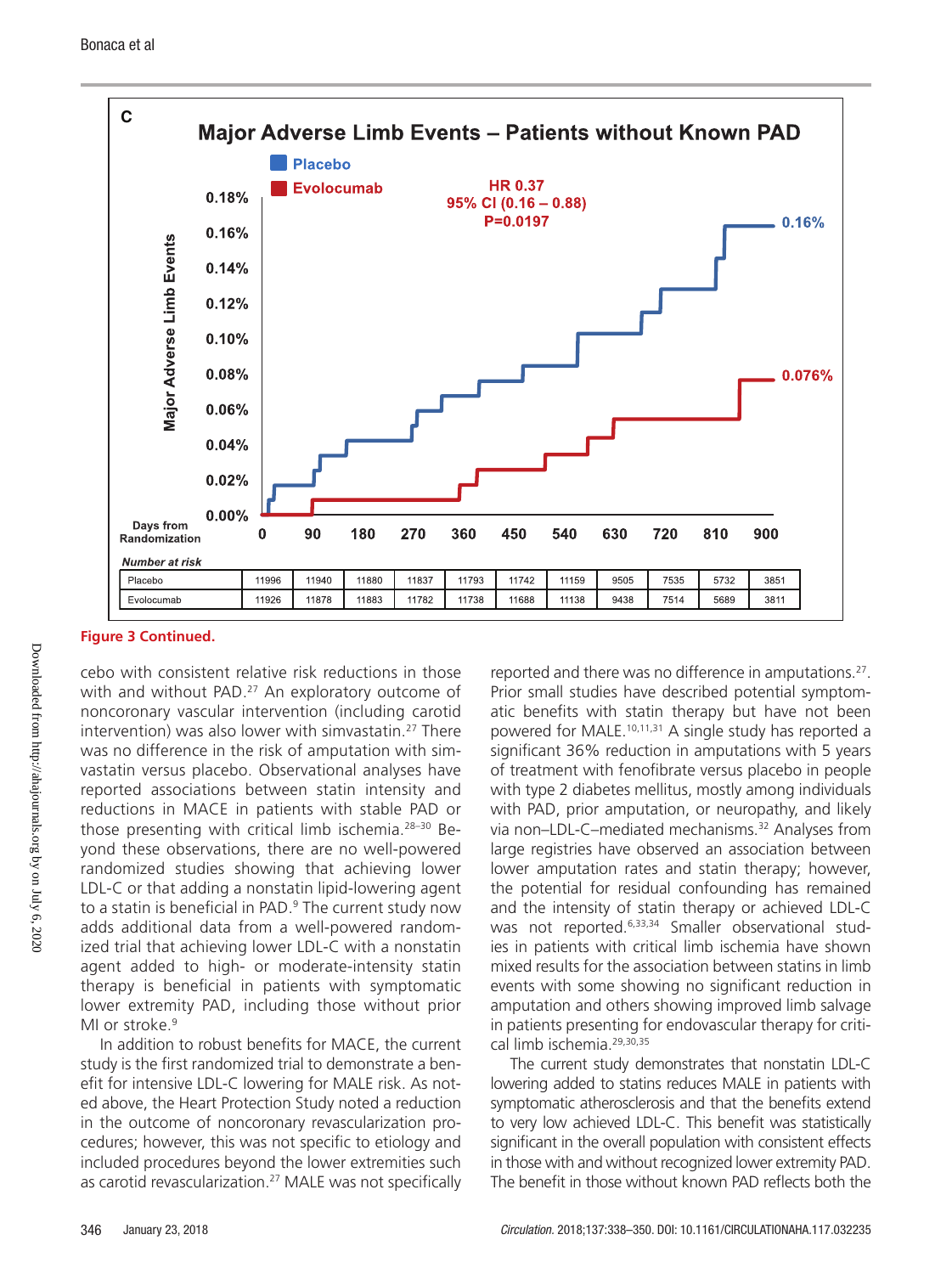ORIGINAL RESEARCH ARTICLE

**ORIGINAL RESEARCH** 



**Figure 4. Major adverse cardiovascular and limb events in patients with and without peripheral artery disease.** The composite of major adverse cardiovascular events (MACE; cardiovascular death, myocardial infarction, or stroke) and major adverse limb events (MALE; acute limb ischemia, major amputation, or urgent revascularization) by treatment (evolocumab in red, placebo in blue) in patients with (solid lines) and without (dashed lines) symptomatic PAD. ARR indicates absolute risk reduction; CI, confidence interval; HR, hazard ratio; MACE, major adverse cardiovascular event; MALE, major adverse limb event; NNT, number needed to treat; and PAD, peripheral artery disease.

heightened risk of PAD in patients with coronary or cerebrovascular disease, as well as the underdiagnosis in populations where systematic screening is not conducted. These observations support ascertainment of MALE outcomes in trials of preventive therapies in broader populations with atherosclerosis and not only those with recognized PAD.

The reduction in MALE with evolocumab was consistent for all the components, which have now been established as modifiable limb end points in 3 randomized trials of more intensive antithrombotic therapy and end points that have been adopted as elements of primary or key secondary end points in trials including patients with PAD.<sup>3,8,14,15</sup> There was no apparent benefit for reducing peripheral revascularizations including elective procedures for claudication as has been described for others such as vorapaxar.<sup>8</sup> Possible explanations for the lack of benefit for this broad end point include that lipid lowering does not improve symptoms or, alternatively, that it does but over a longer period of exposure and therefore was not seen in the relatively short duration of follow-up (median, 2.2 years) in the

current study. Supporting the latter explanation is the observation that benefits for peripheral revascularization and symptoms with vorapaxar were not apparent until almost 2 years of exposure and were not significant until 3 years. Additional longer-term studies are necessary to determine whether long-term reduction in LDL-C will modify disease progression and ameliorate symptoms.

In evaluating the overall benefits of preventive therapies in patients with PAD, recent and ongoing trials (VOY-AGER PAD [Efficacy and Safety of Rivaroxaban in Reducing the Risk of Major Thrombotic Vascular Events in Subjects With Symptomatic Peripheral Artery Disease Undergoing Peripheral Revascularization Procedures of the Lower Extremities], ClinicalTrials.org; NCT02504216) have used a composite end point including both cardiovascular and limb outcomes.<sup>14</sup> This composite provides a global picture of benefit against which harm and cost can be weighed. In the current study, in the broader population of patients with PAD, robust reductions in the composite of MACE or MALE resulted in an ARR at 2.5 years of 4.1% and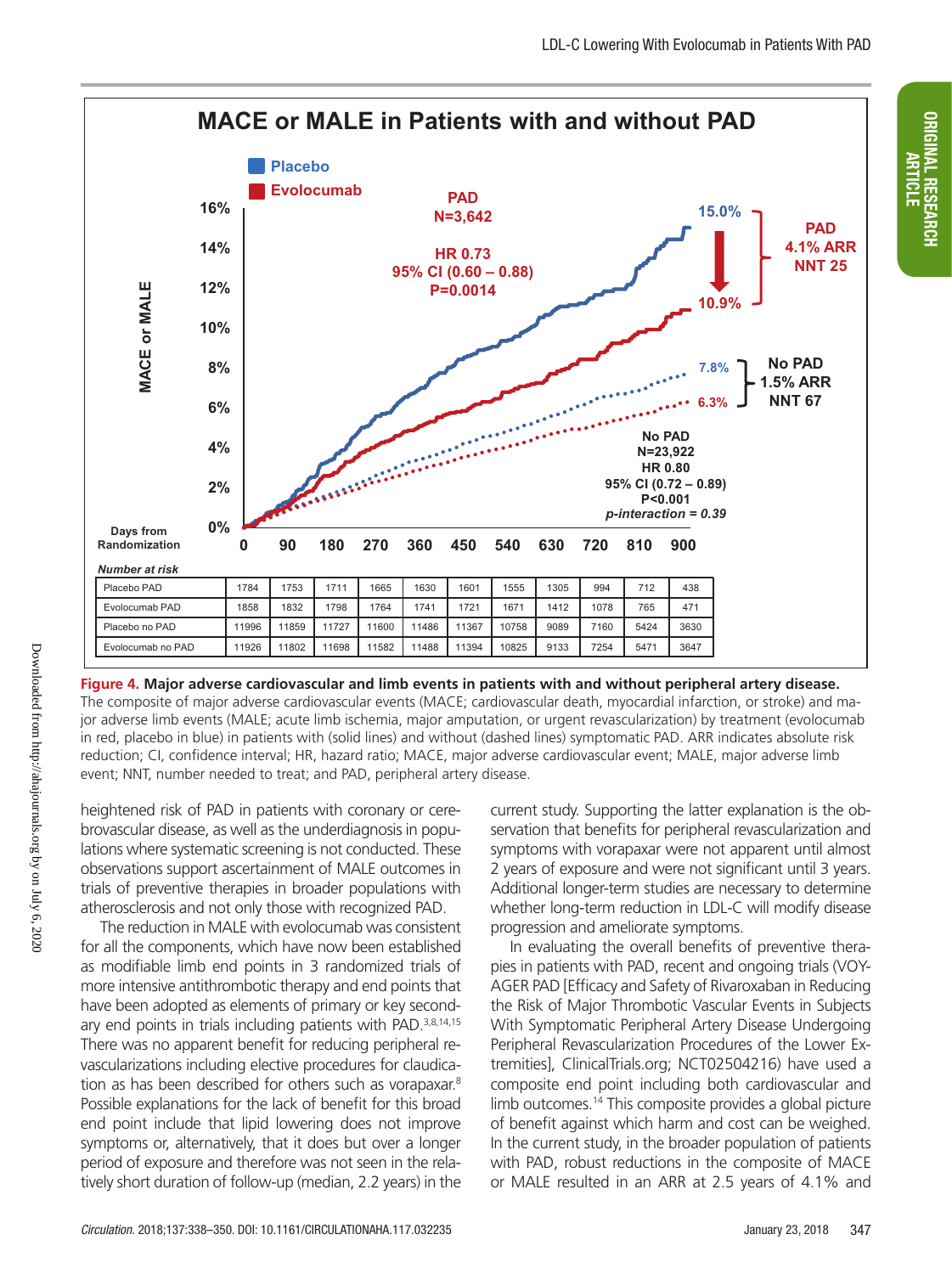

**Figure 5. The relationship of achieved LDL-C and major adverse limb events.** Adjusted relationship between achieved LDL-C at 1 month and major adverse limb events (acute limb ischemia, major amputation, or urgent revascularization) in the overall population. *P*=0.026 for the beta coefficient. LDL-C indicates low-density lipoprotein cholesterol.

an NNT of 25. Extending this observation to 5 years, as is typically done for lipid-lowering therapy, translates to a NNT of ≈13. Findings were consistent in patients with PAD and no prior MI or stroke where an ARR of 6.3% translated to a NNT of 16 at 2.5 years or 8 at 5 years. In contrast to antithrombotic therapies, this benefit comes with no safety trade-off in terms of bleeding or other adverse events. These considerations may be important to clinicians in personalizing intensive therapies to their patients.

#### **Limitations**

There are several limitations to the current analysis. First, subgroup analyses are generally used to evaluate for consistency of findings with the overall trial and therefore may be underpowered for efficacy and safety outcomes. In the current analysis, the PAD subgroup was adequately powered to demonstrate statistically significant benefits for the primary end point and key secondary. Consistent with the overall trial, there was no significant reduction in CV death with evolocumab at 2.5 years, a benefit that generally has emerged only with longer follow-up in lipidlowering trials.<sup>26,36–38</sup> The power to detect differences in rare safety events may have been limited by the size of the

PAD subgroup; however, the pattern of safety was consistent with the overall trial. Limb outcomes were collected on broad electronic case report form pages for peripheral outcomes and not focused specifically on ALI. This may have resulted in underascertainment of ALI outcomes but would not bias treatment effects. Finally, relationships between achieved LDL-C and outcome were not randomized and, although adjusted for confounders, the potential for residual confounding remains and should be recognized.

#### **Conclusions**

Patients with symptomatic lower extremity PAD are at heightened risk of major adverse cardiovascular and limb events. Evolocumab added to statin therapy significantly and robustly reduces the risk of MACE, even in patients with PAD and no prior MI or stroke. Likewise, the addition of evolocumab to a statin reduced the risk of MALE, and the relationship between achieved LDL-C and lower risk of limb events extended down to very low achieved levels of LDL. These benefits come with no offsetting safety concerns. Thus, LDL-C reduction to very low levels should be considered in patients with PAD, regardless of a history of MI or stroke, to reduce the risk of MACE and MALE.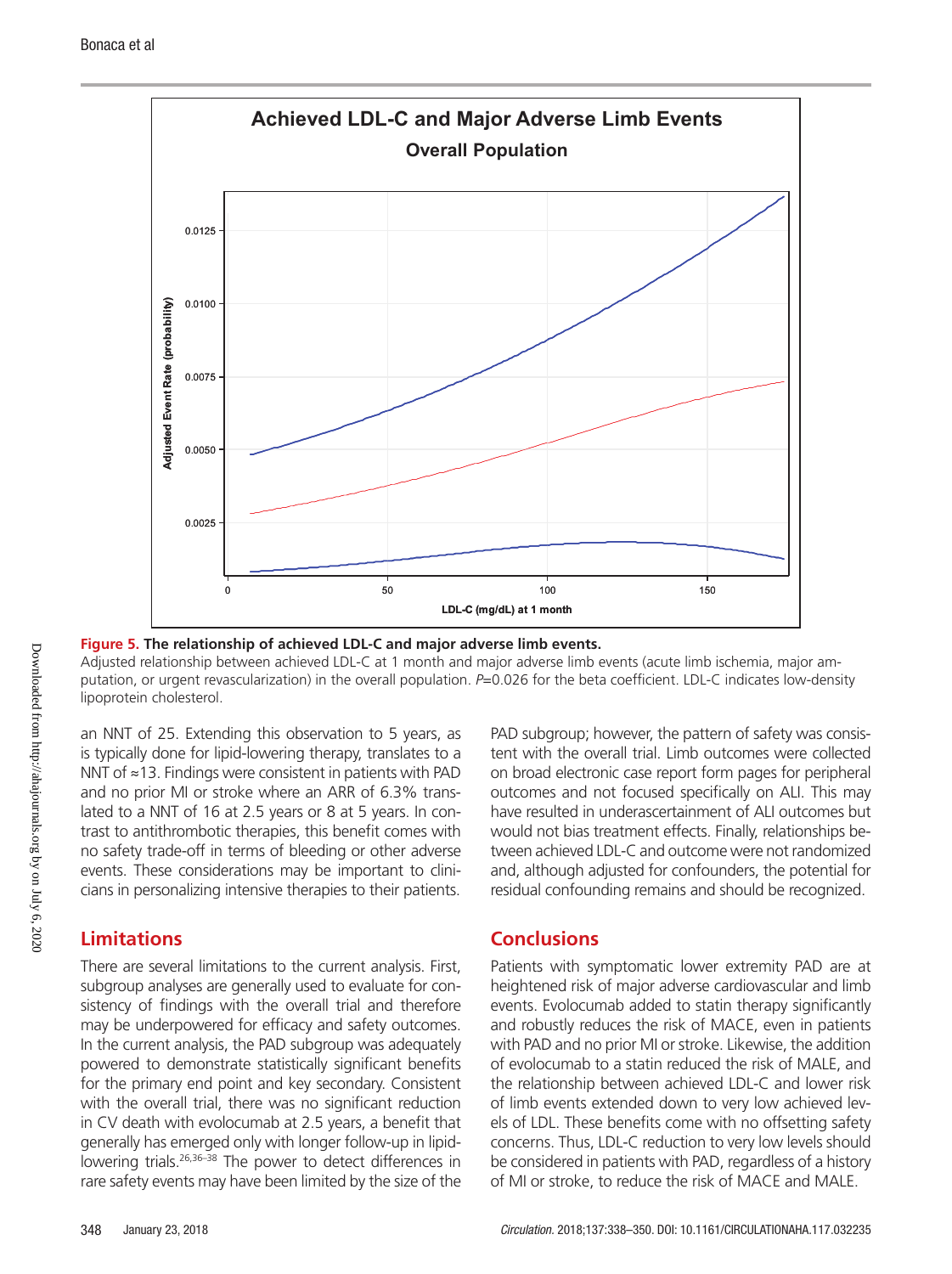#### **SOURCES OF FUNDING**

This study was supported by a grant to Brigham and Women's Hospital from Amgen.

#### **DISCLOSURES**

Dr Bonaca reports consulting fees from Aralez, AstraZeneca, Merck, Bayer, and Roche Diagnostics. Dr Nault reports research grant support through Q&T Recherche Outaouais from Amgen, AstraZeneca, Bayer, GlaxoSmithKline, and Merck and lecture fees from Amgen and Medtronic. Dr Giugliano reports receiving grant support (through Brigham and Women's Hospital) from Amgen, Daiichi Sankyo, and Merck, and honoraria from continuing medical education programs or consulting from Amarin, American College of Cardiology, Amgen, Angel Med, Beckman-Coulter, Boehringer Ingelheim, Bristol-Myers Squibb, CVS Caremark, Daiichi Sankyo, GlaxoSmithKline, Janssen, Lexicon, Merck, Portola, Pfizer, Regeneron, Sanofi-Aventis, St. Jude, and Stealth Peptides. Dr Keech reports receiving speakers' honoraria, advisory board fees, or research funding from Abbott, Amgen, Astra-Zeneca, Mylan, Novartis, Pfizer, Sanofi-Regeneron, and the Juvenile Diabetes Research Foundation and the National Health and Medical Research Council of Australia. Dr Pineda reports employment at Amgen. Dr Jukema reports research grants from and was a speaker (with or without lecture fees) at continuing medical education-accredited meetings sponsored by Amgen, Anthera, Biotronik, Daiichi Sankyo, Lilly, Merck-Schering-Plow, Pfizer, Sanofi Aventis, The Medicine Company, the Netherlands Heart Foundation, CardioVascular Research the Netherlands, the Netherlands Heart Institute, and the European Community Framework KP7 Program. Dr Lewis reports research grant support through Lady Davis Carmel Medical Center from Amgen and Pfizer, and consultant/advisory board fees from Amgen and Pfizer. Dr Tokgozoglu reports advisory board membership and honoraria for lectures from Amgen, Astra, Pfizer, MSD, Mylan, Recordati, Novartis, Sanofi, and Servier. Dr Somaratne reports being an employee and stockholder of Amgen, Inc., and is identified as an inventor on at least 1 pending patent application owned by Amgen, Inc., relating to evolocumab. Dr Pedersen reports consulting fees and was a speaker for Amgen, Sanofi Regeneron, and Merck. Dr Sabatine reports research grant support through Brigham and Women's Hospital from Abbott Laboratories; Amgen; AstraZeneca; Critical Diagnostics; Daiichi-Sankyo; Eisai; Genzyme; Gilead; GlaxoSmith-Kline; Intarcia; Janssen Research and Development; Medicines Company; MedImmune; Merck; Novartis; Poxel; Pfizer; Roche Diagnostics; Takeda. Dr Sabatine reports consulting for: Alnylam; Amgen; AstraZeneca; Bristol-Myers Squibb; CVS Caremark; Esperion; Intarcia; Ionis; Janssen Research and Development; Medicines Company; MedImmune; Merck; MyoKardia; and Novartis. The other authors report no conflicts.

#### **AFFILIATIONS**

Thrombolysis In Myocardial Infarction Study Group, Brigham and Women's Hospital Heart & Vascular Center, Boston, MA (M.P.B., R.P.G., E.K., J.K., M.S.S.). McGill University, Montreal, and Division of Vascular and Endovascular Surgery, Centre Intégré de la santé et des services sociaux de l'Outaouais, Gatineau, Canada (P.N.). Sydney Medical School, National Health and Medical Research Council Clinical Trials Centre, University of Sydney, Australia (A.C.K.). Amgen, Thousand Oaks, CA (A.L.P., R.S.). Department of Cardiology, Leiden University Medical Center, the Netherlands (J.W.J.). Lady Davis Carmel Medical Center and Ruth and Bruce Rappaport School of Medicine, Technion-Israel Institute of Technology, Haifa, Israel (B.S.L.). Department of Cardiology, Hacettepe University, Ankara, Turkey (L.T.). International Centre for Circulatory Health, National Heart and Lung Institute, Imperial

College London, UK (P.S.S.). Oslo University Hospital, Ullevål and Medical Faculty, University of Oslo, Norway (T.R.P.).

LDL-C Lowering With Evolocumab in Patients With PAD

#### **FOOTNOTES**

Received October 13, 2017; accepted October 25, 2017.

The online-only Data Supplement is available with this article at http://circ.ahajournals.org/lookup/suppl/doi:10.1161/ CIRCULATIONAHA.117.032235/-/DC1.

Continuing medical education (CME) credit is available for this article. Go to http://cme.ahajournals.org to take the quiz. *Circulation* is available at http://circ.ahajournals.org.

#### **REFERENCES**

- 1. Suárez C, Zeymer U, Limbourg T, Baumgartner I, Cacoub P, Poldermans D, Röther J, Bhatt DL, Steg PG; REACH Registry Investigators. Influence of polyvascular disease on cardiovascular event rates. Insights from the REACH Registry. *Vasc Med*. 2010;15:259–265. doi: 10.1177/1358863X10373299.
- 2. Criqui MH, Aboyans V. Epidemiology of peripheral artery disease. *Circ Res*. 2015;116:1509–1526. doi: 10.1161/CIRCRESAHA.116.303849.
- 3. Bonaca MP, Bhatt DL, Storey RF, Steg PG, Cohen M, Kuder J, Goodrich E, Nicolau JC, Parkhomenko A, López-Sendón J, Dellborg M, Dalby A, Špinar J, Aylward P, Corbalán R, Abola MTB, Jensen EC, Held P, Braunwald E, Sabatine MS. Ticagrelor for prevention of ischemic events after myocardial infarction in patients with peripheral artery disease. *J Am Coll Cardiol*. 2016;67:2719–2728. doi: 10.1016/j.jacc.2016.03.524.
- 4. Aboyans V, Ricco JB, Bartelink MEL, Bjorck M, Brodmann M, Cohnert T, Collet JP, Czerny M, De Carlo M, Debus S, Espinola-Klein C, Kahan T, Kownator S, Mazzolai L, Naylor AR, Roffi M, Rother J, Sprynger M, Tendera M, Tepe G, Venermo M, Vlachopoulos C, Desormais I. 2017 ESC Guidelines on the Diagnosis and Treatment of Peripheral Arterial Diseases, in collaboration with the European Society for Vascular Surgery (ESVS): Document covering atherosclerotic disease of extracranial carotid and vertebral, mesenteric, renal, upper and lower extremity arteries. Endorsed by: the European Stroke Organization (ESO), The Task Force for the Diagnosis and Treatment of Peripheral Arterial Diseases of the European Society of Cardiology (ESC) and of the European Society for Vascular Surgery (ESVS) [published online ahead of print August 26, 2017]. *Eur Heart J*. doi: 10.1093/eurheartj/ehx095. https://academic.oup.com/eurheartj/ article-lookup/doi/10.1093/eurheartj/ehx095
- 5. Gerhard-Herman MD, Gornik HL, Barrett C, Barshes NR, Corriere MA, Drachman DE, Fleisher LA, Fowkes FG, Hamburg NM, Kinlay S, Lookstein R, Misra S, Mureebe L, Olin JW, Patel RA, Regensteiner JG, Schanzer A, Shishehbor MH, Stewart KJ, Treat-Jacobson D, Walsh ME. 2016 AHA/ACC Guideline on the Management of Patients With Lower Extremity Peripheral Artery Disease: A Report of the American College of Cardiology/American Heart Association Task Force on Clinical Practice Guidelines. *Circulation*. 2017;135:e726–e779. doi: 10.1161/CIR.0000000000000471.
- 6. Kumbhani DJ, Steg PG, Cannon CP, Eagle KA, Smith SC Jr, Goto S, Ohman EM, Elbez Y, Sritara P, Baumgartner I, Banerjee S, Creager MA, Bhatt DL; REACH Registry Investigators. Statin therapy and long-term adverse limb outcomes in patients with peripheral artery disease: insights from the REACH registry. *Eur Heart J*. 2014;35:2864–2872. doi: 10.1093/eurheartj/ehu080.
- 7. Jones WS, Baumgartner I, Hiatt WR, Heizer G, Conte MS, White CJ, Berger JS, Held P, Katona BG, Mahaffey KW, Norgren L, Blomster J, Millegård M, Reist C, Patel MR, Fowkes FG; International Steering Committee and Investigators of the EUCLID Trial. Ticagrelor compared with